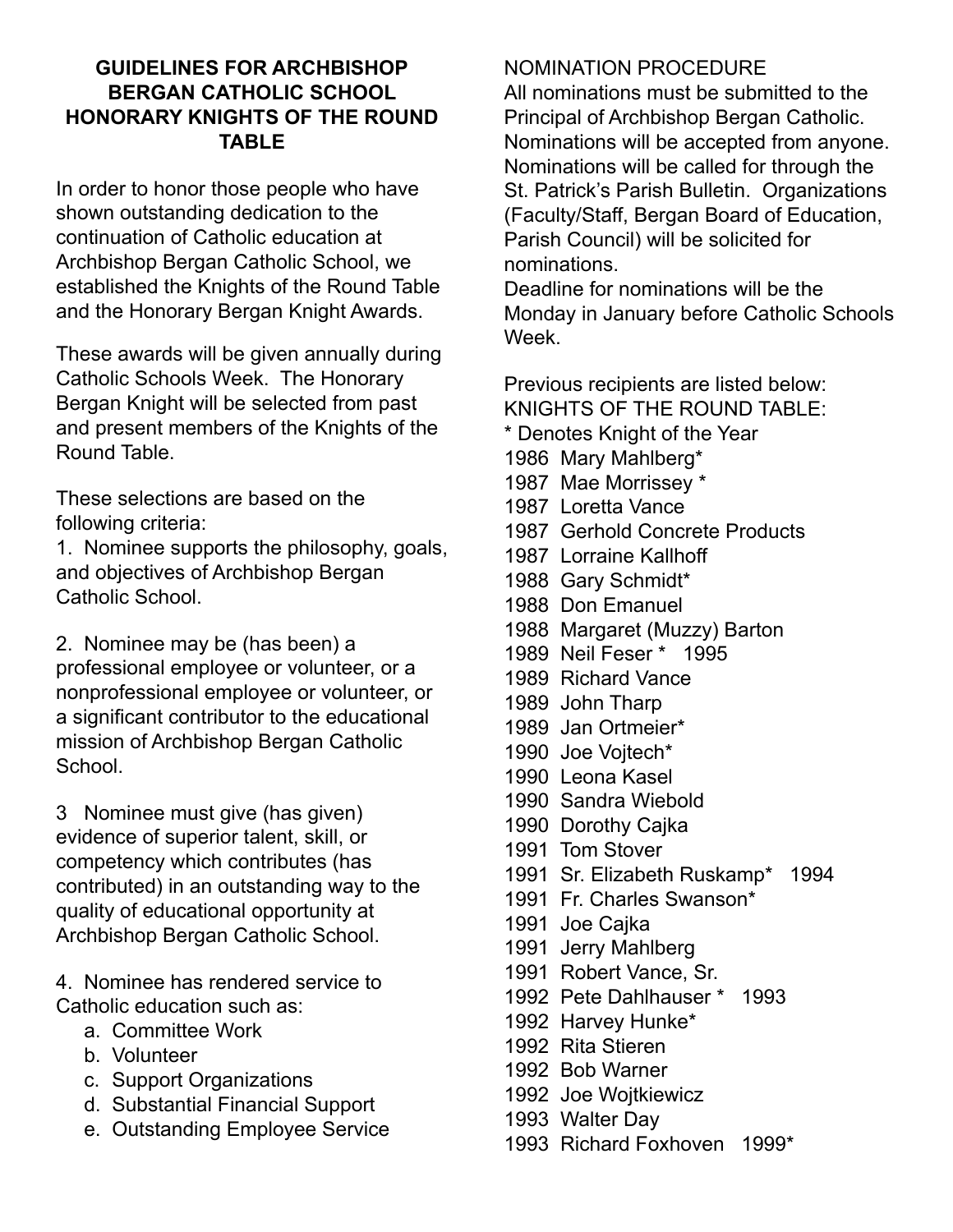John E. Gibney Carol Slupe Dianne Vyhlidal Sr. Elizabeth Ruskamp\* Steve Kneifl Patricia Kassmeier Robert Hegemann Betty Feldhaus 2000\* Renee Bittner KNIGHTS OF THE ROUND TABLE (Page 2) \* Denotes Knight of the Year Kitty Micek Elaine Moore Paige Beard Walt Shacklett Jay Berry Lawrence & Etta Emanuel JoAnn Kassmeier Randy Eikmeier\* John Blide Dan Mueller Marilyn Austin Juanita Henderson Mary Baum Don Evert\* Bob Brown Renee Brown Ranae Rogers Fr. Frank Lordemann Marie Peatrowsky Sue Wewel Msgr. John Flynn\* Kory Miller Deanne Wieneke & Gene Wieneke Paul Meister & Lee Meister Jim Feldhaus Marilyn Olson Vic Henry Amy Brandert Lloyd Brooks Larry Kreikemeier Shirley Kreikemeier Rob Kreikemeier Marci McElroy

 Jean Muller Judy Nelson Carol Schmidt – Charlie & Mary Lou Diers Betty Feldhaus\* Nancy Knoell Joanne Leriger Steve Narans Jacqueline Roumph Darlene Saeger – Gene & Peg Steffensmeier Cindy Uhlik Diane Vyhlidal\* Jeanne Boesch Michelle Emanuel Mike Emanuel Nick Herrman Fr. Owen Korte Kathy Molle Julie O'Hanlon Sherry Thompson Toni Vering Sue Wilcynski Judi Boggy Amy Brandert Mary Coday Tom Coday Jerry Delaney Allan Kassmeier Steve Kneifl\* Helen Krause Larry Moore Jeff Rump Debbie Rump Brad Anderson & Sue Anderson Tom Brown\* Tom Kimminau Lisa Leatherbury Jan Stieren Dan Boesch Katherine Griffen\* Doreen Kaspar Diana Meiergerd Brad Porter & Mary Porter

Andree Towey & Don Towey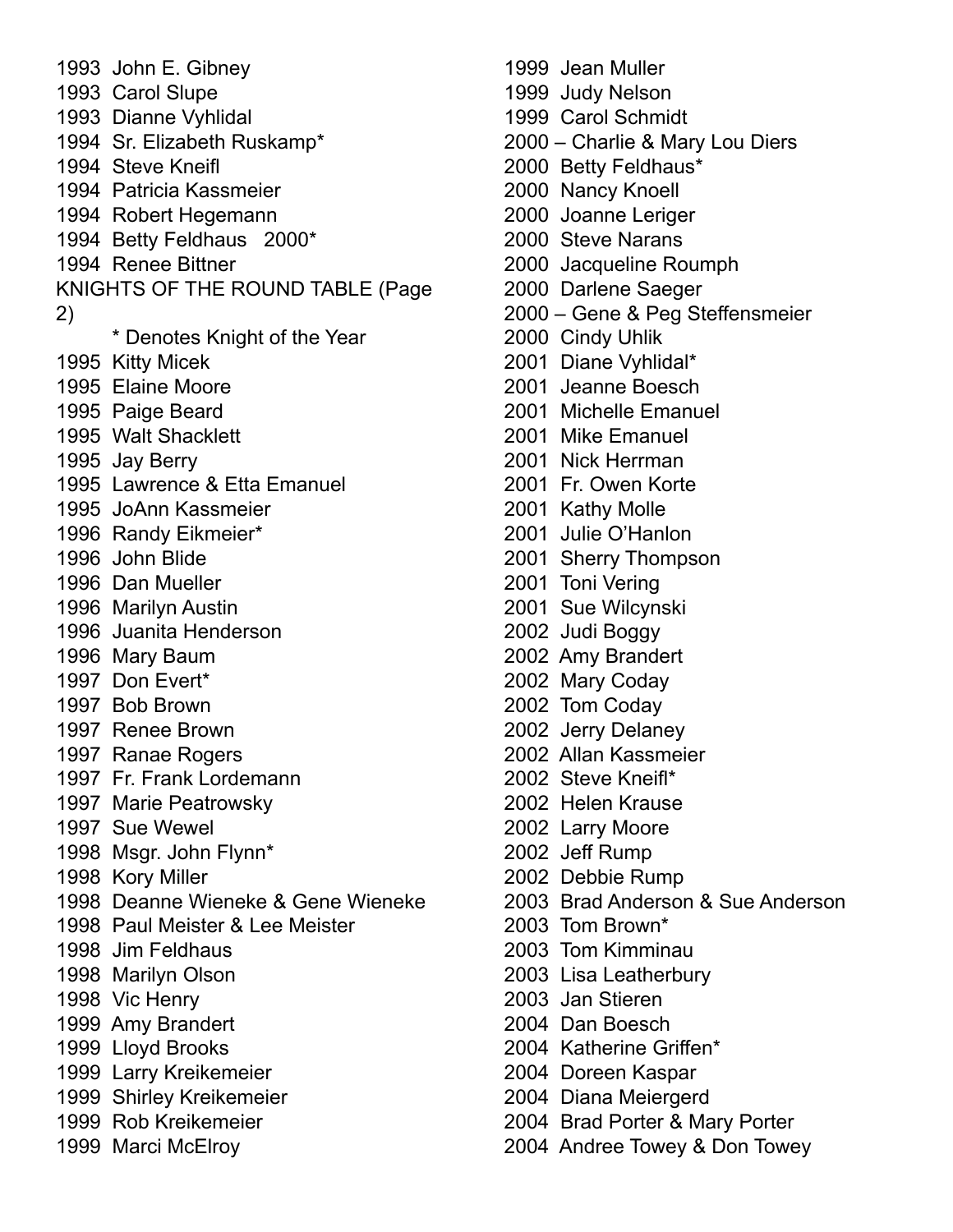Ron Beacom Kate Hurst & Marcus Hurst Beth Johns & Jeff Johns Allan Kassmeier\* Diane Swanson & Scott Swanson Jim Wewel & Jodi Wewel Dan Wiesen & Kathy Wiesen – Dottie Anderson – Jeanne Boesch\* – Monte Brown & Jenise Brown – Roger Goree & Rita Goree – Micky Jacobs – Sue Kassmeier – Roger Ortmeier – Lynnette Sellon – Jeff Wilmes & Beth Wilmes KNIGHTS OF THE ROUND TABLE (Page 2) \* Denotes Knight of the Year – Brad Anderson\* – Rick Leonard – Gary & Sandy Liekhus – Todd & Judy Miles – Shannon Morrissey – Chris Rainforth – Chris & Lynne Walz – Ruth & Marlin Binnebose – Karie & Lyle Boggs – Duane Johnson – Knights of Columbus – Melinda Madsen – James Meiergerd – Chris Paulson – Lynnette Sellon\* – Julie Diers – Jeff Engel – Mary Glowacki – Elaine Moore\* – Jane Rasmussen – Les & Koni Shallberg – Matt & Julie Sleister – Pat Wendt – Tim Burger – Ronda Burger – Bill Ekeler

- Heather Ekeler – Terry Kempf – Fr. Owen Korte\* – Jan Leslie – Kim Mruz – Scott Painter – Kurt Bottorff – Christy Conrad – Mike & Kim Dieckmann – Mary Beth Hilbers – Micky Jacobs\* – Joe Uhlik – Fr. Dave Belt\* – Ryan Bojanski – Sue Engel – T. J. Folkers – Jeremy Karmann – Fr. James Keiter\* – Phil Lutz – Don Ortmeier – Kerri Pentel –Bill Vobejda –Joan Vobejda – Larry & Pat Fisher – Karl Fryklind – Dave Mendlik – Joan Tainter – Dennis & Jacque Witthuhn – Joe Wojtkiewicz\* – MaryLynne Bolden – John Prauner – Curtis Marolf – Lori McIntyre – Tabitha Sheets – Wendy Kerkaert – Marcus & Kate Hurst\* – Becky Dahlhauser – Angie Kempf – Terry Kempf – Chris Janke – Kris Janke – Jessica Koenig – Seth Mruz – Shalynn O'Neill
- Kristi Sendgraff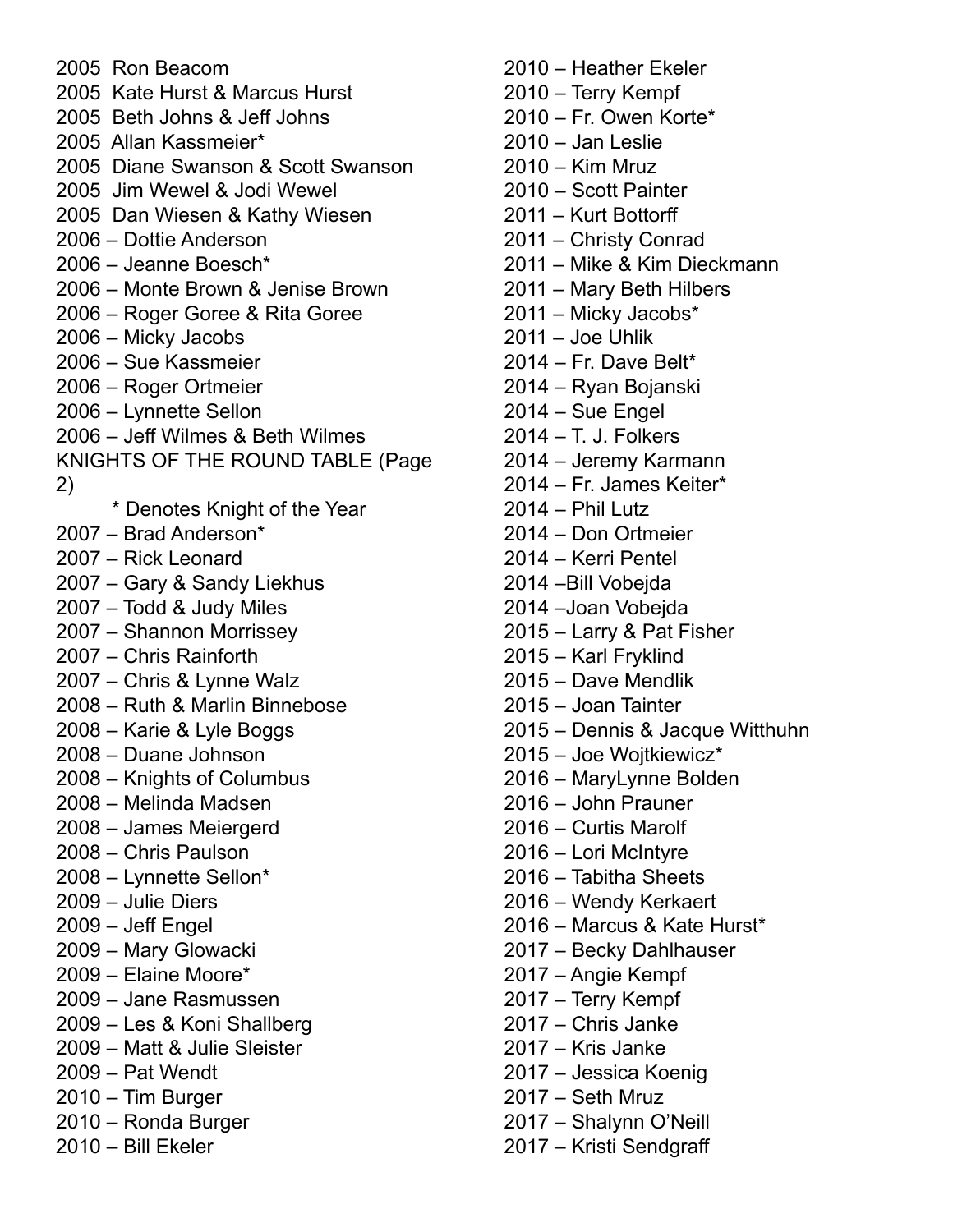– Paul Sendgraff – Charlie & Mary Lou Diers\* – Steve Gossett – Jill Gossett – Gene Kassmeier – Misti Wolf – Jeremy Murman – Matt Mueller – Therese Hoyle – Bonnie Nebuda – Les & Koni Shallberg\* – Karl Fryklind – Andrea Ridder – Rich Roeder – Wyatt Morse – Dave & Mary Shrader – Jeff & Beth Wilmes\* – Tad Dinkins – Chris Kabes – Karen Kortan – Jennifer Powers – Rich Ray – Lyle & Karie Boggs\* – Brock Rogers – Deb Kingston – Pat Brannen – Fr. Walter Nolte – Doug Moore – Jim & Kim Peitzmeier – Papa Trucking & Grading – Knights of Columbus #1497\* – Nate Pribnow – Brenda Kohl – Dan & Cheryl Koenig – Nichole Owsley – Cindy Nielsen – Terry & Janice Nosal – Jake Herre – Lynn Dinkins – Chris Rainforth\*

#### **2022 Knights of the Roundtable Award Winners**

#### **Nate Pribnow**…

Nate is the epitome of what a staff member at Bergan Catholic should be. A phenomenal

classroom educator, a successful coach in athletics and a selfless individual that gives countless hours to our school. Nate has spent the past twelve years as a Math & Science instructor and a Football, Girls Basketball and Track & Field coach inspiring the students at Bergan Middle/High School to be the best that they can be. His example of giving his time and talent in forming young people is truly what we are attempting to instill into our students at Bergan.

#### **Brenda Kohl**…

Raising additional funds outside of the school budget is an important part of supporting a parochial school. Brenda has taken on this responsibility in vigorously operating and driving the success of our annual seed & plant sales. Thousands of dollars have been raised to support the mission of Bergan Catholic because of the efforts of Brenda, Jessica Marsh, Therese Hoyle & Scott Painter. Thanks to volunteers like Brenda, we are able to continue to offer a private, Catholic education to the youth of the Fremont area. Thank you Brenda Kohl for your valuable service to Bergan.

#### **Cindy Nielsen**…

Cindy is a graduate of Bergan High School that made the decision to return to our school as a teaching staff member in 2012. She taught at Bergan Elementary until last year when she decided to retire. Her dedication to Bergan did not stop there as she has continued giving time to Bergan weekly by assisting our current teachers in the classroom as a support position at Bergan Elementary. Cindy can be seen often continuing to work with students, completing various projects and giving her time to assist teachers at Bergan Elementary.

#### **Terry & Janice Nosal**…

Community Partnerships are an important relationship that Bergan Catholic has with the Fremont Community. The relationship that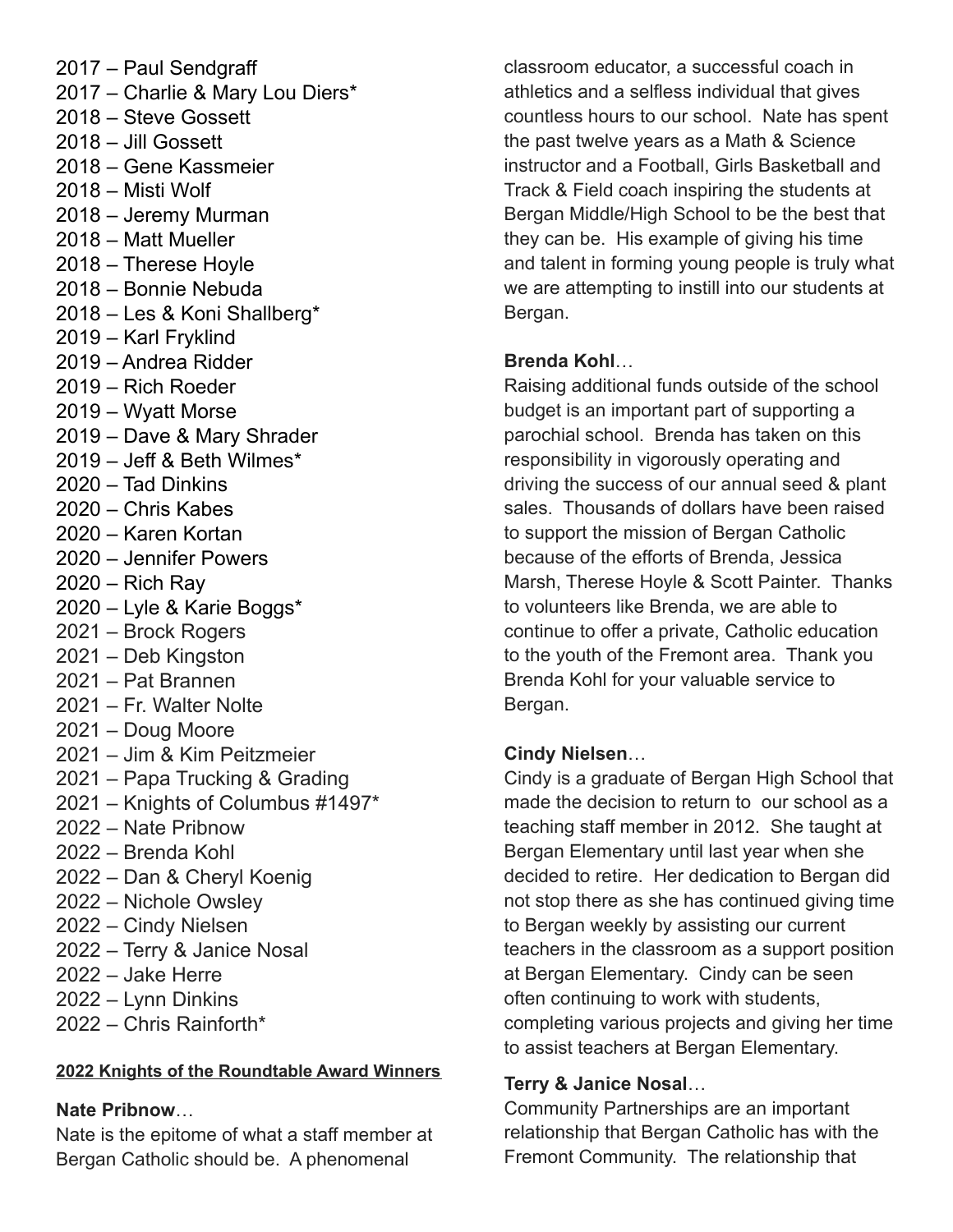Terry & Janice have developed with Archbishop Bergan Catholic through their business Gringo's Cantina & Restaurant is extraordinary. Through support of financially assisting the Knight event, Bergan Fund, Booster Club & a Community Partnership, the Nosal's have left an example of giving for others to follow. Whether it is providing meals for teachers, promoting Bergan through Billboard Advertisements or simply being positive supporters of Bergan activities, Terry & Janice Nosal represent what being a Knight of the Roundtable is all about.

#### **Lynn Dinkins**…

For the past 4 years, Lynn Dinkins has served as a second grade teacher at Bergan Elementary School. Lynn takes on the job of helping each student reach their full potential all with a loving heart and gentle response. Lynn is one of the staff members that is the first to step up and offer her service to her fellow colleagues anytime they need anything. If you drive by Bergan Elementary late at night or on the weekends you are bound to see her vehicle in the parking lot as she puts a tremendous amount of time to making sure she is giving everything possible to help her students be successful. Always doing what is best for our students, Bergan is a better place because of Lynn Dinkins.

#### **Cheryl & Dan Koenig**…

For the past nine years this couple has volunteered their time in the concession stand at Bergan Activities assisting Elaine Moore whenever needed. This is not their first encounter in supporting Bergan Catholic though. Since 1988, Dan & Cheryl Koenig have been supporting Bergan Catholic & Saint Patrick Parish sharing their time, talent & treasure. After putting their four sons through school at Bergan they returned in a voluntary capacity and Cheryl has even become employed in the Elementary Kitchen this year as well. A quiet example of sharing your gifts

with God, they have continued to support Bergan Catholic for the past thirty-four years.

## **Jake Herre**…

Jake is an example of an alumnus that continues to give back to his alma mater. Whether it is through his volunteer efforts as the Booster Club President or assisting the youth by coaching in the Shamrock Wrestling Club, Jake is an example of quietly giving back time and talents by being present and impactful. Last year Jake even spent time interning in the Advancement Office in order to help make a difference for Bergan Catholic. His model of service to others is exactly what we at Bergan are trying to instill in our graduates.

## **Nichole Owsley**…

Recently Archbishop Bergan Catholic School was in a difficult spot financially. With the efforts of Bonnie Nebuda & Nichole Owsley we have been able to climb out of a dire financial circumstance that could have proven difficult for the school to recover from. Serving as the Director of Stewardship & Annual Funds, Nichole has been able to assist the school in securing the necessary financial funds needed to help Bergan continue its mission. Always looking for new and exciting ways to support the school, Nichole bring fresh ideas and collaborative based approach in ensuring that Bergan experiences financial stability.

# **2022 Honorary Knight of the Year Award Winner…**

## **Chris Rainforth**

Each year we evaluate the past Honorary Knights of the Roundtable Award winners and choose the Honorary Bergan Knight of the Year award winner.

For the past 22 years, this individual has poured his heart and soul into making Archbishop Bergan Catholic School as successful as it can be. He has spent